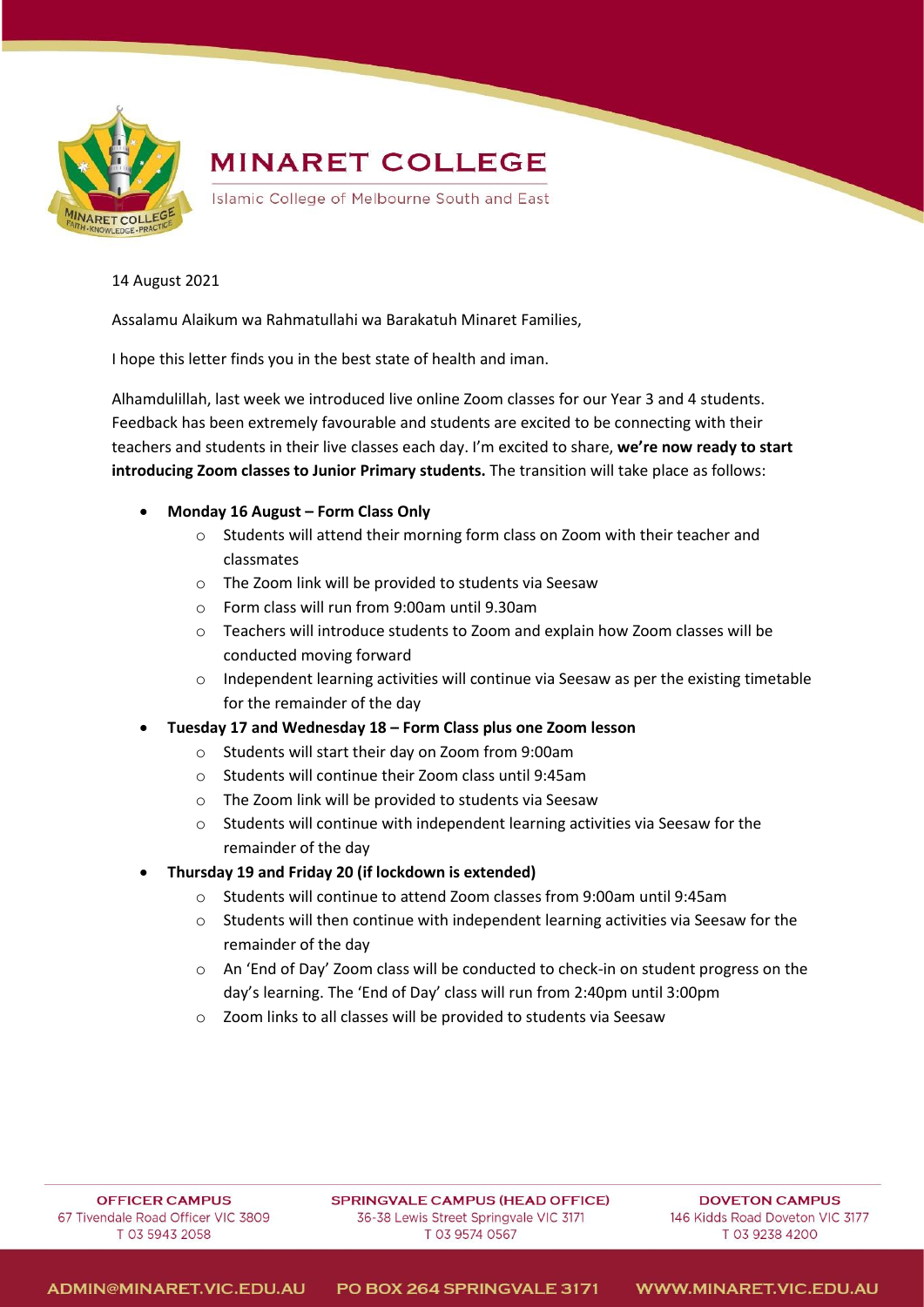- **From Monday 23 August (if lockdowns continue)**
	- o Students will attend their form class and two Zoom classes each day
	- o The times and links for Zoom lessons will be provided via Seesaw
	- o Additional independent learning activities will be provided for students to complete
	- o The 'End of Day' class will continue each day from 2:40pm until 3:00pm

## **ACCESS TO DEVICES**

All primary students are expected to have access to a device. Families may choose to use personal iPads or laptops however our IT team will only be able to provide support for College issued devices. If you do not currently have a College issued device but would like to, please contact our Admin team who will provide you with the necessary information and assist you with the sign up process.

#### **TRANSITION SUPPORT**

Included with this letter are instructions for students to login to Zoom. For the online safety of all students, students will only be able to login to Zoom class using the Minaret College username and password. If a student requires their login details again, they can request them from their form teacher via Seesaw. Any other IT support enquiry will be handled by our IT team. To contact the IT team, please call the Admin number of your child's respective campus and an IT ticket will be lodged on your behalf. A member of the IT team will contact you to resolve your request as soon as possible. As we will be supporting a large number of students transition from Monday, we ask for your patience as we work through any initial login issues. Our gradual approach to introduce classes ensures sufficient time for issues to be resolved before full online learning commences.

#### **ONLINE SAFETY**

Collaboration between the College and parents is required to create a safe online environment. College issued iPads are fitted with additional security features and teachers regularly emphasise the importance of online safety and that any form of bullying (including online bullying) is not tolerated at Minaret College. Inappropriate online behaviour will be investigated and consequences will be applied as part of our student behaviour and wellbeing framework.

Parents are also encouraged to take appropriate steps to encourage student online safety. This includes conversations with students about appropriate online behaviour, reporting if they are feeling unsafe online and appropriate supervision by parents. Regardless of using College issued or personal laptops, we recommend parents visit the esafety website [\(https://www.esafety.gov.au/\)](https://www.esafety.gov.au/) for further information and advice.